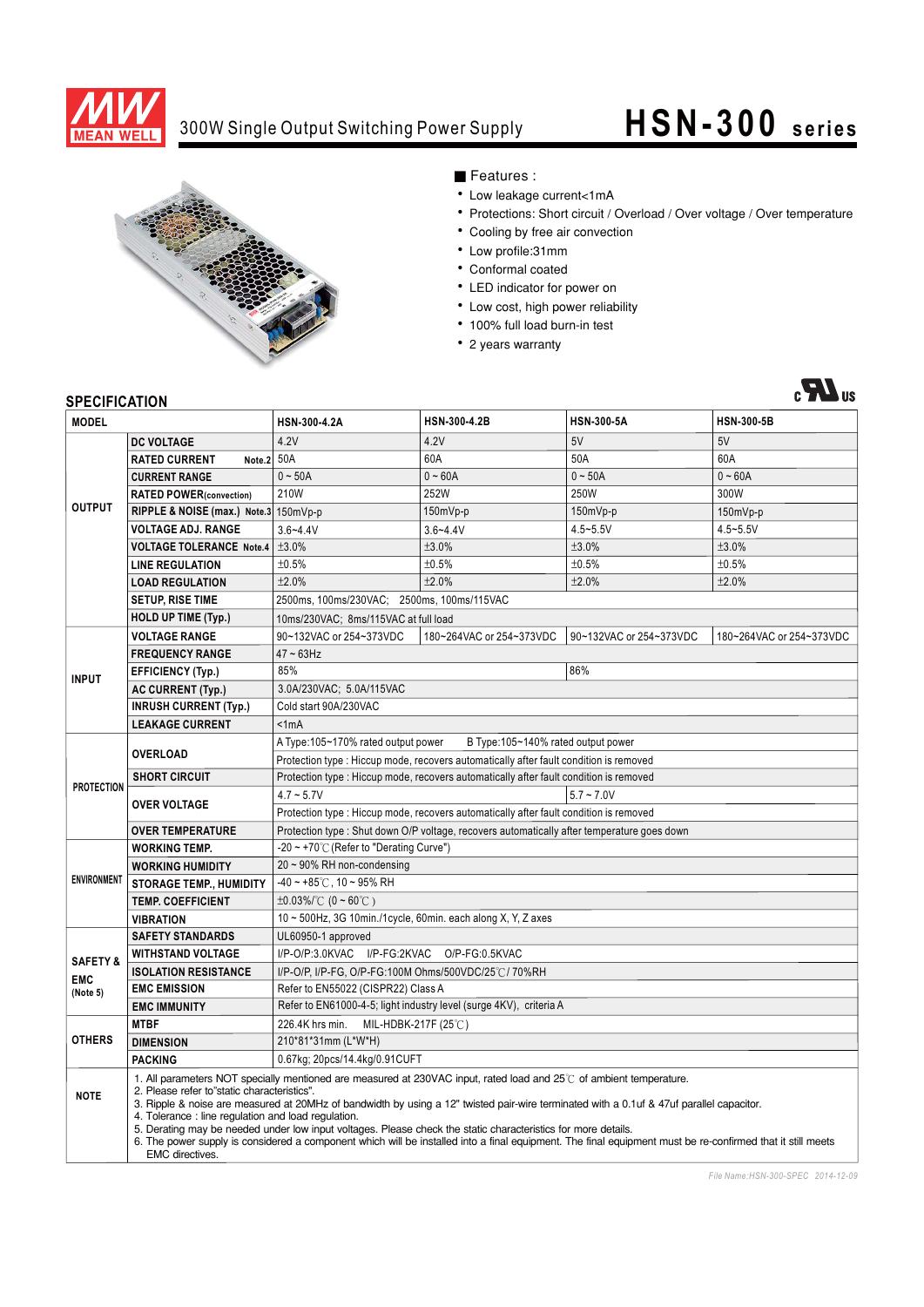

## **HSN-300 series**